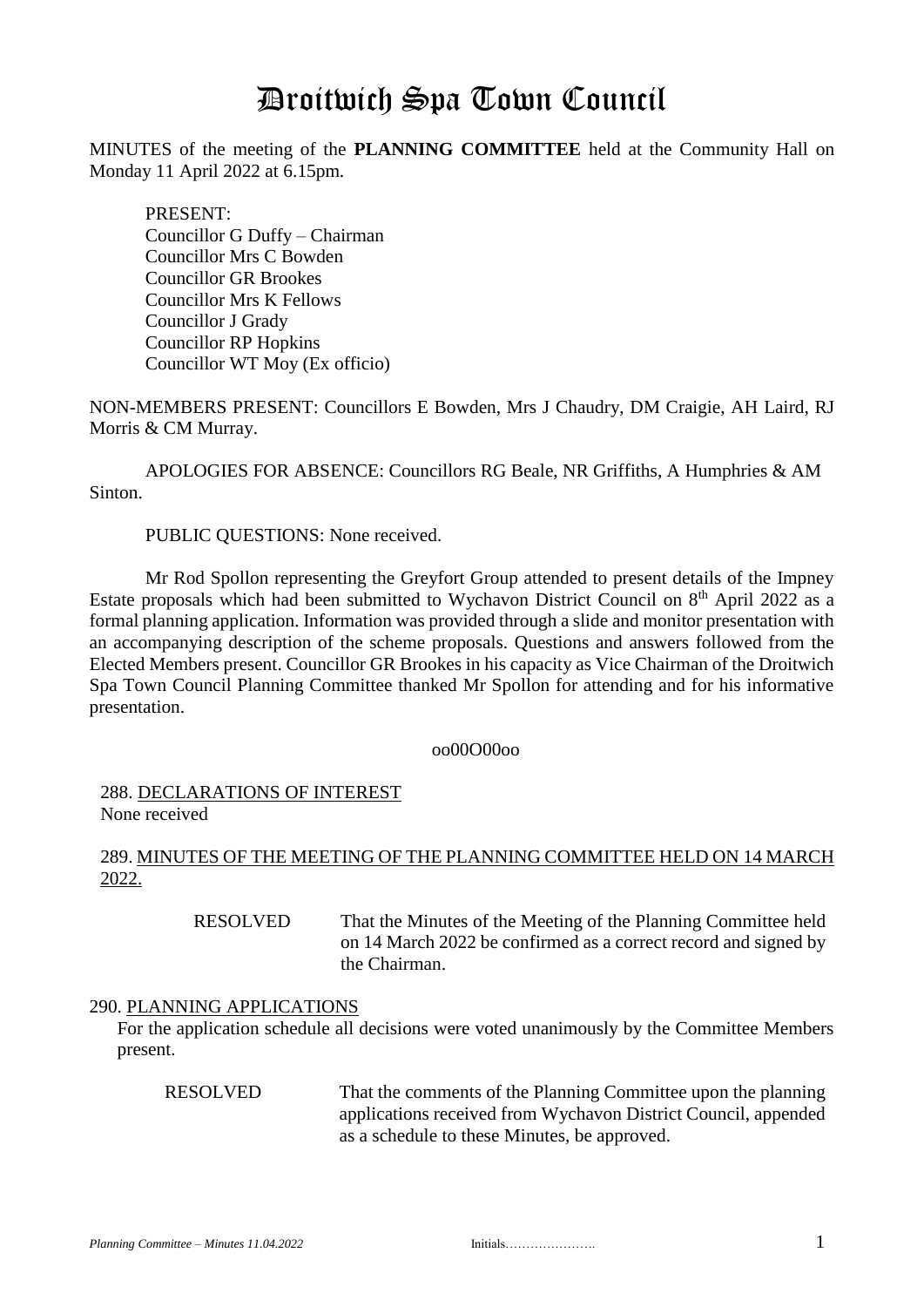## 291. AMENDED PLANNING APPLICATIONS

- Amended planning applications
- (1) Attached notification letter dated  $16<sup>th</sup>$  March 2022 for application reference 21/01872/FUL for the erection of 4 dwellings and the demolition of existing buildings (a store, function room, open front bars and outside kitchen) at 47 Vines Lane, Droitwich Spa, WR9 8LU.

The additional information/amendments are detailed on the Wychavon Planning portal. Comments are requested only for the additional information/ amendments as described. In general discussion the following additional comments were agreed.

The DSTC Planning Committee commented further that "To reaffirm the Town Council Planning Committee consultation response dated 17 December 2021 to "recommend approval" - subject to the considerations put forward by the Conservation Officer in their Heritage Consultation response dated 6th April 2022 being fully complied with".

(2) Attached notification letter dated  $24<sup>th</sup>$  March 2022 for application reference W/22/00512/CU – for the change of use from retail to a pet grooming salon at 12B High Street, Droitwich Spa, WR9 8EW. This application was included for full consideration as the first on the schedule (see previous item on agenda and minute reference 290). The amended status was a part duplication whereby further information had been submitted by the applicant after the initial validation date.

RESOLVED That the following additional comments be submitted by way of the amendments consultation response for application reference 21/01872/FUL, "To reaffirm the Town Council Planning Committee consultation response dated 17 December 2021 to "recommend approval" subject to the considerations put forward by the Conservation Officer in their Heritage Consultation response dated 6th April 2022 being fully complied with".

## 292. DECISIONS OF THE LOCAL PLANNING AUTHORITY

- a Approval Notices: Wychavon District Council, the Local Planning Authority, has issued no approval notices since the last Town Council Planning Committee meeting which took place on 14 March 2022*[for information].*
- b Refusal Notices: 1 refusal notice has been issued by Wychavon District Council during the elapsed period since the last Town Council Planning Committee meeting on 14 March 2022. The application reference is 21/02854/FUL - Erection of 1 detached dwelling at 2 Spa Road, Droitwich Spa, WR9 8RG. The decision accords with the recommendation put forward by the Droitwich Spa Town Council Planning Committee dated 18 January 2022 *[for information].*

RESOLVED That the information be noted

293. WORCESTERSHIRE COUNTY COUNCIL - Road Traffic Regulation Act 1984 (as amended). Temporary Closure Order (in place 22 October 2020) for Footpath DW-508, Droitwich Spa for the entire length is set to expire on  $1<sup>st</sup>$  April 2022. This has been continued as in force up to the  $1<sup>st</sup>$  October 2022 or until the works have been completed, whichever is sooner. This action has been necessary due to the over running schedule of Taylor Wimpey works on the adjacent road and connected with nearby housing construction. *[Public Notice Order and plan attached with Agenda for information].*

RESOLVED That the information be noted

| nitials |  |  |  |  |  |  |  |  |  |  |  |
|---------|--|--|--|--|--|--|--|--|--|--|--|
|         |  |  |  |  |  |  |  |  |  |  |  |